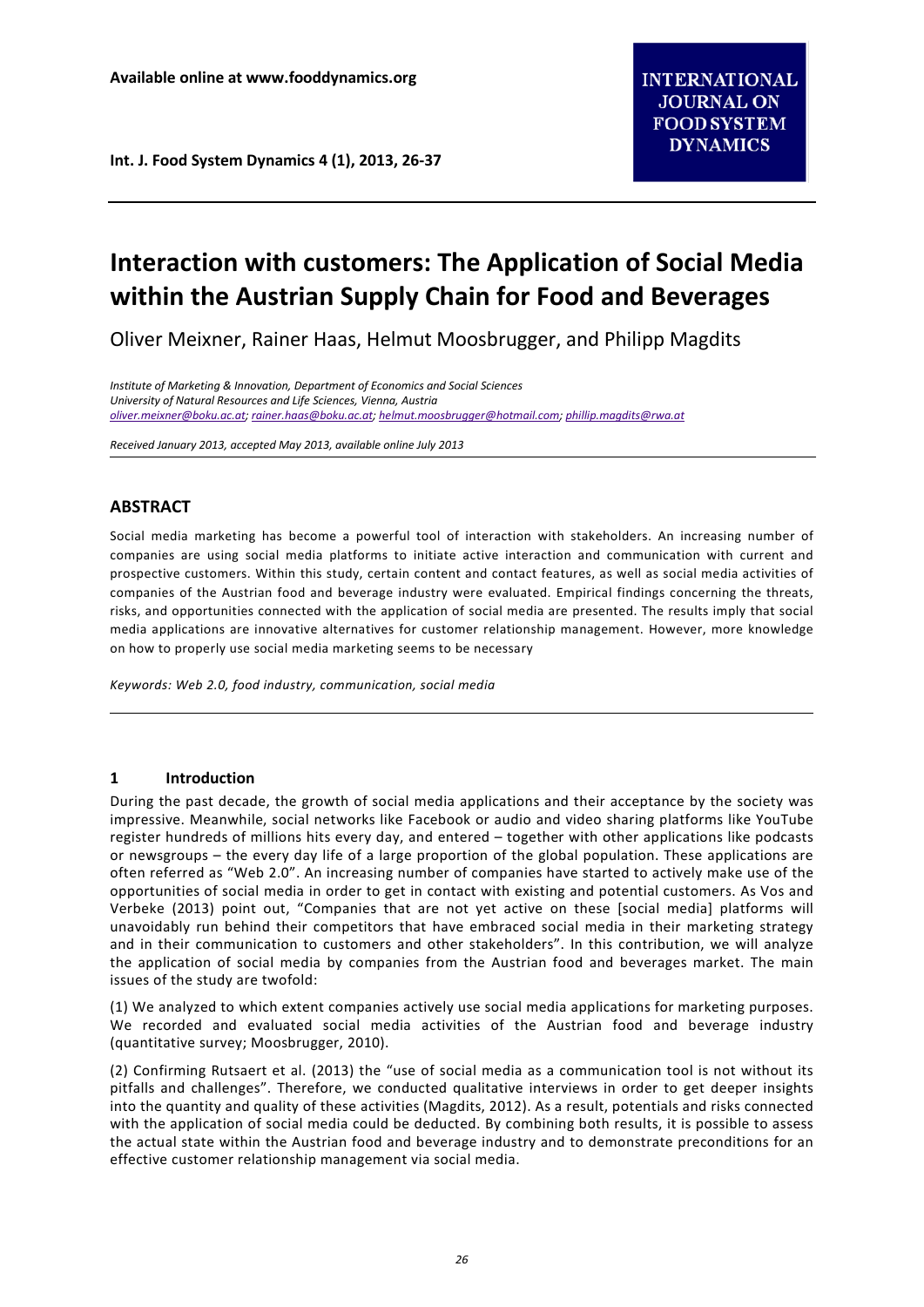## **1.1 Research question and methodology**

The mentioned research goals of this study leads to the following research questions:

- (1) To which extent do Austrian companies in the food and beverage industry use social media for marketing purposes?
- (2) What are the potentials and risks of the application of social media?

The first research question was answered by analyzing corporate websites. Objective information was evaluated using criteria related to (Moosbrugger, 2010):

- a) **Website content criteria**: availability of information about the company background and information about products/services, FAQ section (frequently asked questions), imprint (confirming Austrian media law §24), internal search application. For instance, FAQs are an excellent example how companies can benefit from web content as well: they are not forced to answer the same questions over and over again, customers can easily refer to a standardized question and answer section (Bartel, 2004).
- b) **Website interactivity criteria**: availability of direct communication possibilities ([personalized] E-mail addresses, phone numbers, feedback form, corporate newsletter, etc.), integration of social media into the corporate website, reference to social media actively used by the company

The relevant information was analyzed with respect to several descriptive variables, namely business field of corporate activity and company size. We assumed that the extent to which social media are applied are depending on these variables. In total, 253 Austrian companies were analyzed covering the whole food supply chain on an industry level. Some authors call this method "snapshot analysis" as the analyzed content quickly changes and some information is only available for a limited time period (Bauer and Scharl, 2000).

Research question (2) was answered by interviewing relevant experts from the supply chain. We conducted qualitative expert interviews with managers from the food and beverage producing industry and from food retail trade (Magdits, 2012).

## **1.2 Structure of the study**

The following literature review delivers information on Web 2.0 and different forms of social media applications. We will discuss the importance of these applications for marketing purposes especially due to a significant change of media consumption patterns within the population. After the theoretical part we will present the empirical analysis to answer research question (1) and (2). We will show to which extent social media are used within the Austrian food and beverages industry. Potentials and risks of the application of social media are presented. The final chapter summarizes conclusions for corporate communication strategies out of our empirical findings including a comparison with theoretical findings.

# **2 Web 2.0 and social media applications**

If we discuss Web 2.0 applications we have to understand "that the network [the Internet] is the platform. And on the network as platform the rules for business are different. And the cardinal rule is this one: users add value" (O'Reilly, 2007). As a consequence, applications, which help users to generate content that is important for them, will have more acceptance and more registrations compared to traditional content oriented applications. The most important social media applications with the highest numbers of users (like Facebook or YouTube) impressively show how user generated content could lead to worldwide usage and acceptance. It can be said that the philosophy of Web 2.0 applications is to make it easy for people to deliver all kind of information to other users (Schiele et al., 2008). In fact, the Web becomes a "highly social utility" (Bernhardt and Simon, 2008).

The buzzword "Web 2.0" describes all kinds of Internet applications containing user-generated content, namely weblogs, wikis, forums, audio/video sharing platforms, and social networks. The main difference to the Internet of the late 1990ies until the dot-com bubble in 2000/2001 is that in that time only few user generated content could be found in the Internet. Companies and other organizations provided most content, passively consumed by interested individuals. After the dot-com bubble, enhanced technologies were introduced (like significantly improved search engine technologies, wireless connection to the Internet, high speed connections, considerable higher bandwidth and data transfer rates, etc.). More and more households got Internet access. Both developments led to a change in the view of what the Internet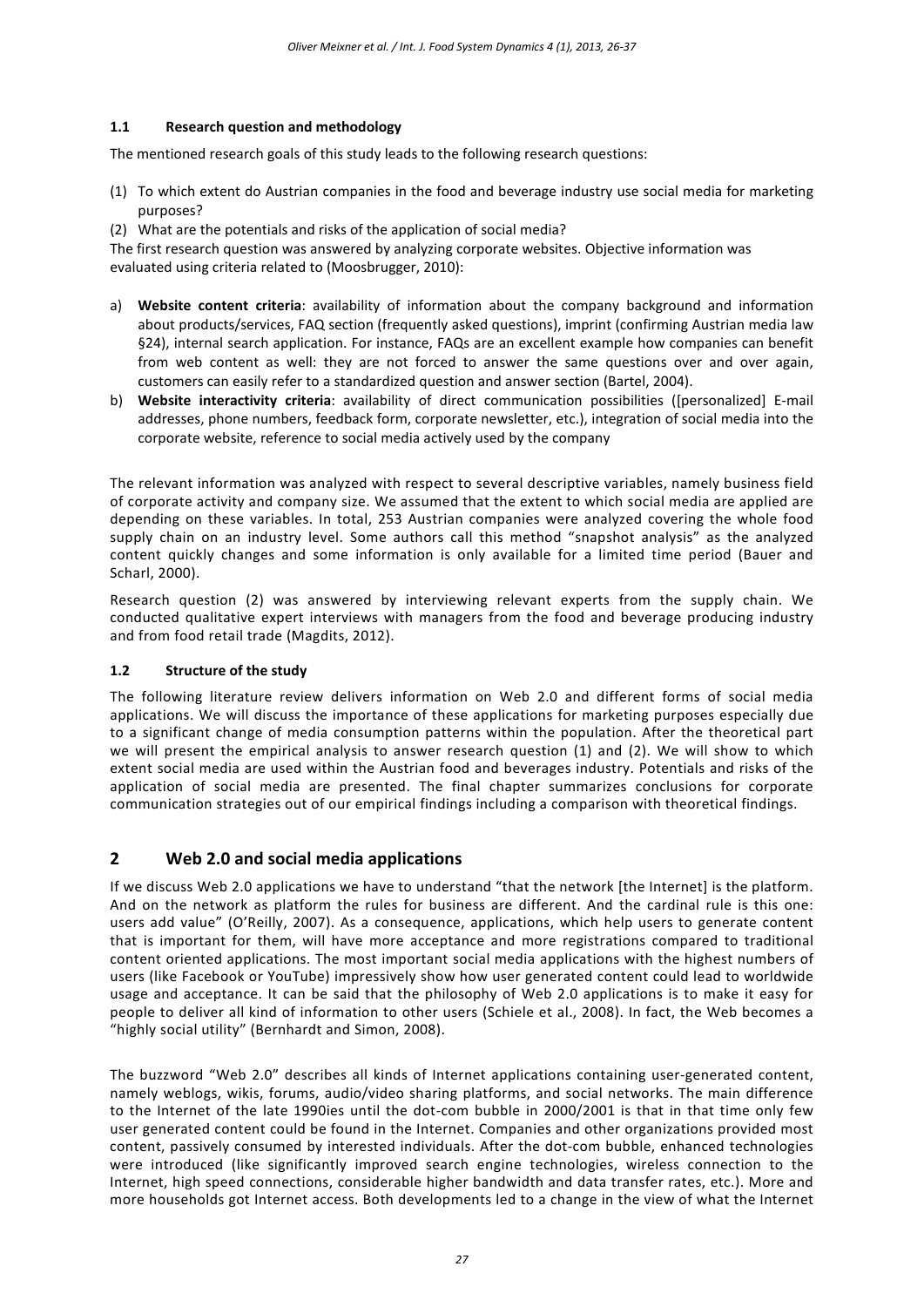could be. It became an active platform for personal communication and interaction with other users and/or organizations, in other words: users started to generate content. In fact, this user-generated content is the most essential attribute of Web 2.0 (Mühlenbeck and Skibicki, 2007). The improvements in the Internet in the early 2000s and the increasing number of participants in the networks also led to an amazing boost in the number of Internet sites (domains), from about 250000 in 1996 to about 80 million only 10 years later (Hinchcliffe, 2006). The assumption is that by the end of 2011 between 300 to 600 million domains are registered worldwide (main sites, not single Internet pages).

## **2.1 Social media applications**

The most important characteristics of Web 2.0 are according to Holtz (2006): Everybody is a publisher and everybody is connected to everybody else. By participating in online communities and creating content actively, users are becoming the most important part of the Internet by using social media applications. Social media can be classified into three fields of application: (1) communities, (2) entertainment applications, and (3) information providers (Berge and Bueschnig, 2008). The most popular social media platforms are:

- Weblogs: more or less an online diary that contains chronological entries of a blogger; by the end of 2008, estimated 350 million users were reading blogs, and 184 million had started their own blog (Zarella, 2010); the main aim of weblogs is the provision of information to the public and the discussion about it with other users.
- Microblogs: short text messages with about 140 characters, comparable to SMS, distributed to registered users easy and fast via the Web; the most popular service is Twitter with actually more than 200 million active users (Twitter, 2013).
- Wikis: social software (information providers), designed to share information delivered and edited by users, comparable a content management system with text, pictures, audios, videos, etc.; most popular: Wikipedia, attracting 483 million visitors each month (last statistics from April 2013; Wmflabs, 2013).
- Audio/video sharing services: websites where user generated content (audios/videos) are hosted; most popular: YouTube, founded in 2005, about 1 billion visits each month (Youtube, 2013). Usually, the entertainment function has the highest priority for these platforms to attract Internet users.
- Social networks: Meeting places for registered users, where personal information (profiles) is voluntarily shared with others and other users can easily be found and added as (virtual) "friends" to personal networks, mainly maintained via the Web. Most popular sites are, amongst others, Facebook, Google+, LinkedIn. Most people share social networks to join online communities (only few for doing business; Safko and Brake, 2009). However, more and more companies are using social networks to get in contact with their customers.
- There is a number of other social media services available in the Internet, like Podcasts, News Feeds, etc.

Especially social networks show how companies can make use of Web 2.0 applications for communication purposes. This goes back to the so-called "Small World Phenomenon" described by Stanly Milgram. According to this theory, it is possible to find a communication path between any two American persons with a maximum of six other American persons in between (Szugat et al., 2006). Today, 40 years after Milgram's experiments, experts assume that we are only five steps away to contact any other person worldwide, mainly due to social networks (Watts, 2004). This clearly shows that especially social networks may change the ways of communication between companies and the public.

People changed their way of consuming information. The importance of traditional mass media like newspapers, TV, and radio decreased. Web 2.0 delivers a number of low budget opportunities to provide information to the interested public also, in particular via their mobile devices (Hagenmüller, 2007). Meanwhile, there are more mobile devices in usage than PCs (Iltgen and Künzler, 2008). Information can be delivered to the public with no restriction of time and place. During the last years, information reception via mobile devices increased by leaps and bounds. However, this development requires different strategies on how information is provided.

Different reasons can be identified why companies try to benefit from the application of social media (Bagusat and Hermanns, 2008; Kahar et al., 2012): acquisition of new customers, evaluation of customer preferences, increasing customer loyalty and repurchase rate, and, finally, as a management tool (enhance lead member relations and business partner relations for specific tasks like innovation management). Confirming Rutsaert et al. (2013) "New communication tools have become gradually integrated in – mostly commercial – food-related communications". Within this study, the focus lies on the introduction of social media for improved customer relations with end users.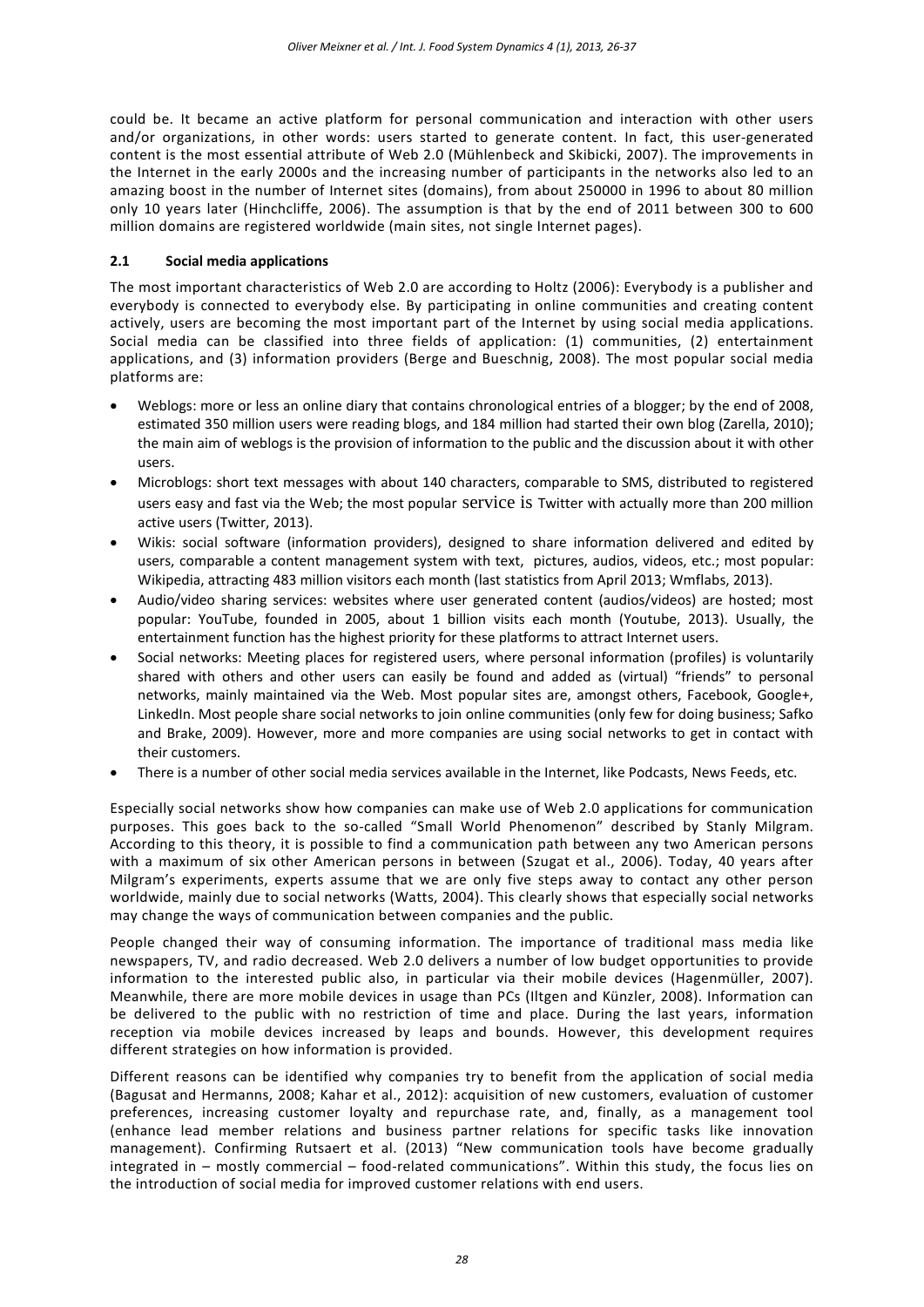## **2.2 Importance of Web 2.0 services**

Depending on the world region, Internet penetration (the proportion of the population with access to the Internet) varies between only 16% in Africa to 60-80% in most developed countries (Internetworldstats, 2013). In Austria, the empirical field of this study, about 80% of the total population is actively using the Internet (Integral, 2012), 73% several times a week.

Social media are meanwhile responsible for a significant part of the total Web traffic. In 2006, social media caused 2% of the total Web traffic; only one year later, this proportion rose to 12%. Confirming the Boston Consulting Group, half of the US Internet users actively seek for shopping information via social networking sites and online reviews have a significant influence on the acceptance and on sales of products and services. This clearly shows that user generated content might effect companies significantly even though a company is not actively using social media.

It has to be taken into account that usual media consumption patterns have changed during the last years dramatically. In 2006, an average German spent about 235 min. watching TV, about 186 min. listening to radio programs and 48 min. per day in the Internet (Austrian user patterns are assumed to be comparable). Only three years later, consumption of TV and radio decreased slightly, time spent in the Internet rose to 70 minutes each day, an increase of about 45% in only three years. Nowadays, about 83 minutes a day are spent in the Internet (ARD/ZDF, 2012; van Eimeren and Frees, 2012).

However, there is a "generation gap" concerning the usage of social media. Almost all young people (14- 19 years of age) are using applications like Wikipedia, audio/video sharing and private networks. This proportion decreases steadily with growing age of the Internet users and reaches its low with the 60+ generation. This is also connected to the general tendency of Internet usage: the 60+ generation is by far the group with the lowest proportion of Internet usage (below 40%; van Eimeren and Frees, 2012).

A further important outcome of these (and related) studies is that consumer patterns have dramatically changed in view of the technology. As mentioned before, much more consumers nowadays consume Web contents via their mobile devices; confirming van Eimeren and Frees (2012) the application of mobile devices via mobile devices (smartphones and tablets) rose from only 4% in 2008 to 22% in 2012.

## **2.3 Application of social media by companies**

This clearly shows that actual developments and conditions have to be considered by companies if they want to benefit from using social media in their communication strategies. Confirming Erdogmus and Çiçek (2012) the accurate adoption of social media has a positive influence on brand loyalty. Compared to other mass media, social media can be applied at relatively low cost. An active interaction with customers is possible. Active interaction is almost infeasible if only traditional mass media like TV and radio broadcasting are used. Companies can get into online communities; they can be an active part of these communities and benefit from the whole range of communication opportunities. However, activities within the Web are not risk free: If companies fail to develop adequate communication strategies, customers might actively damage their reputation by communicating negative opinions, discussing with others about their negative impression of companies, etc. If companies are eager to get opinions outside their own organization (crowdsourcing), this might be beneficial to get deeper insights into views and opinions of customers. However, one has to be aware of the risk of loss of reputation if the customers start to discuss negatively. Quite often, this is out of control of the affected organizations, even the reputation of a whole sector may suffer from social media campaigns like it was done in the meat sector (Boehm et al., 2010).

# **3 Analysis of the application of social media by Austrian food and beverage companies**

## **3.1 Recording unit and hypotheses**

The industrial food and beverage enterprises that are member of the Austrian Federal Economic Chamber (WKÖ) define the universe of this study. In total, 839 companies are listed in the WKÖ database (in 2010). The database was adjusted by mills and by seed, fertilizer, depository, energy, pharmacy, tobacco, condiment, and animal food companies. The remaining companies form the group of food and beverage companies in the WKÖ database, the research unit of this study.

Subsequently, we analyzed if the application of social media correlates with company size. The total sample was divided into companies with higher sales (according to the TOP 500 list of Austrian companies with sales beyond 134.7 million Euros in 2008) and lower sales (below 134.7 m), abbreviated as "LS companies" and "HS companies". It has to be mentioned that LS companies are not really small, of course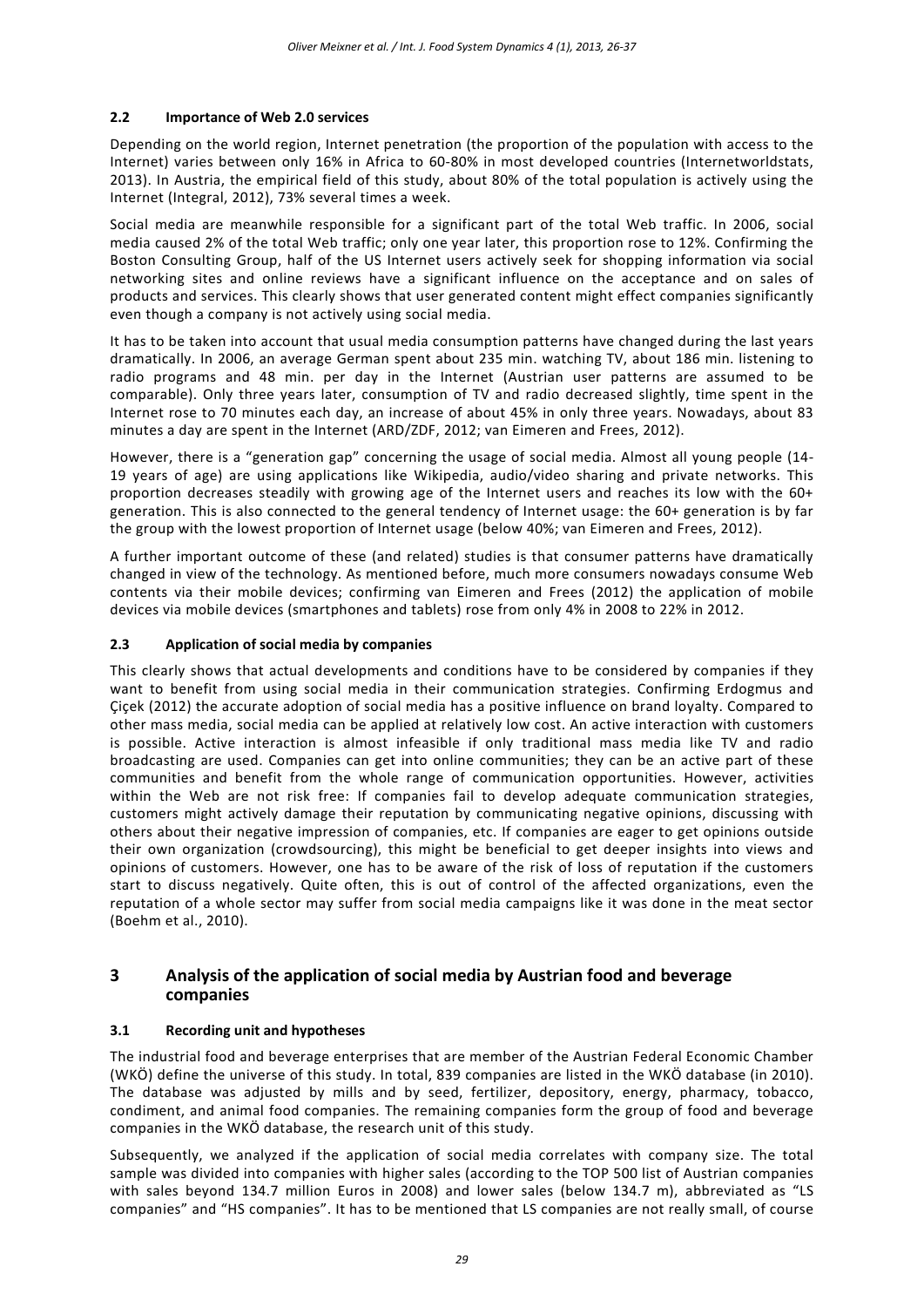(compared to small and medium sized enterprises, SMEs); we analyzed the most important and dominating companies in the Austrian food and beverage market, registered in the WKÖ database (industrial sector).

The group of companies with higher sales contains 52 enterprises. The group with lower sales includes 201 companies. The core assumption is that the low cost of social media (compared to traditional mass media) are an important incentive especially for smaller companies. This relation was especially emphasized in various publications (e.g. Kim et al., 2010; Kaplan and Haenlein, 2010). Social media allow smaller firms to outsmart big brands and compete with them without making huge investments (Zarella, 2010). Therefore, we assume that particularly smaller companies of the Austrian food and beverage industry apply social media for marketing purposes. This assumption leads to Hypothesis 1:

H1: "*Companies of the Austrian food and beverage industry with lower sales are more actively using social media for marketing purposes compared to companies with higher sales*."

This assumption does not imply the assumption that LS companies invest higher budgets in the application of social media (we had no insights into the investments made by companies). H1 only refers to the general application of social media in connection with the company size.

Another assumption is that the extent to which social media are applied depends on the relevant business field the company is active in. The companies were classified into baking industry, beverage industry, dairy industry, manufacturing industry, meat processing industry, and retail industry. This leads to hypothesis 2:

H2: "*The extent to which an Austrian food and beverage company uses social media for marketing purposes is dependent on the business field the company is active in*."

To test these hypotheses, contingency tests were conducted using the two-sided Fisher exact test (for a 2x2 matrix) and the Pearson chi-square test (for all other cross tabs), as categories have to be compared (HS vs. LS, business field, interactivity possibilities). If the significance level is below 5% (p < 0.05), a significant coherence between the tested variables can be assumed (Backhaus et al., 2003).

The study was finished in 2010. The actual situation will have changed (see below). However, the results clearly show the importance of social media in the communication strategies of the analyzed companies. The actual state is covered by the analysis of research question 2.

## **3.2 Analysis of corporate websites**

Out of the 253 companies, 230 provided a working website. These websites contained the following contents (n=230):

- 224 delivered company background (97%)
- 225 delivered product information (98%)
- 36 provided a FAQ-section (16%)
- 204 companies provided the legal requirement of imprints (89%)
- 70 companies provided a search application (30%)

As most websites are not providing FAQ and search opportunities, the majority of the analyzed corporate websites could be improved in view of user friendliness. Visitors can find relevant content much easier if these facilities are available. LS companies clearly fall beyond HS companies confirming these applications. While about 60% of all HS companies provide a search application and about 30% even FAQs, only about 21% and 10%, respectively, of LS companies offer these facilities on their websites. In total, about 90% of the 230 Websites contain a general mailing address and phone numbers, 85% contain a general E-mail address. A standardized contact form is provided by more than half of all companies (54%), a newsletter only by 21% of them. Here too, LW-companies have much lower percentages especially referring to newsletters, additional phone numbers and E-mail addresses (about half the percentage of HS companies). Probably, most of these differences are due to a lack of financial and personnel resources (e.g. for the creation and maintenance of newsletters).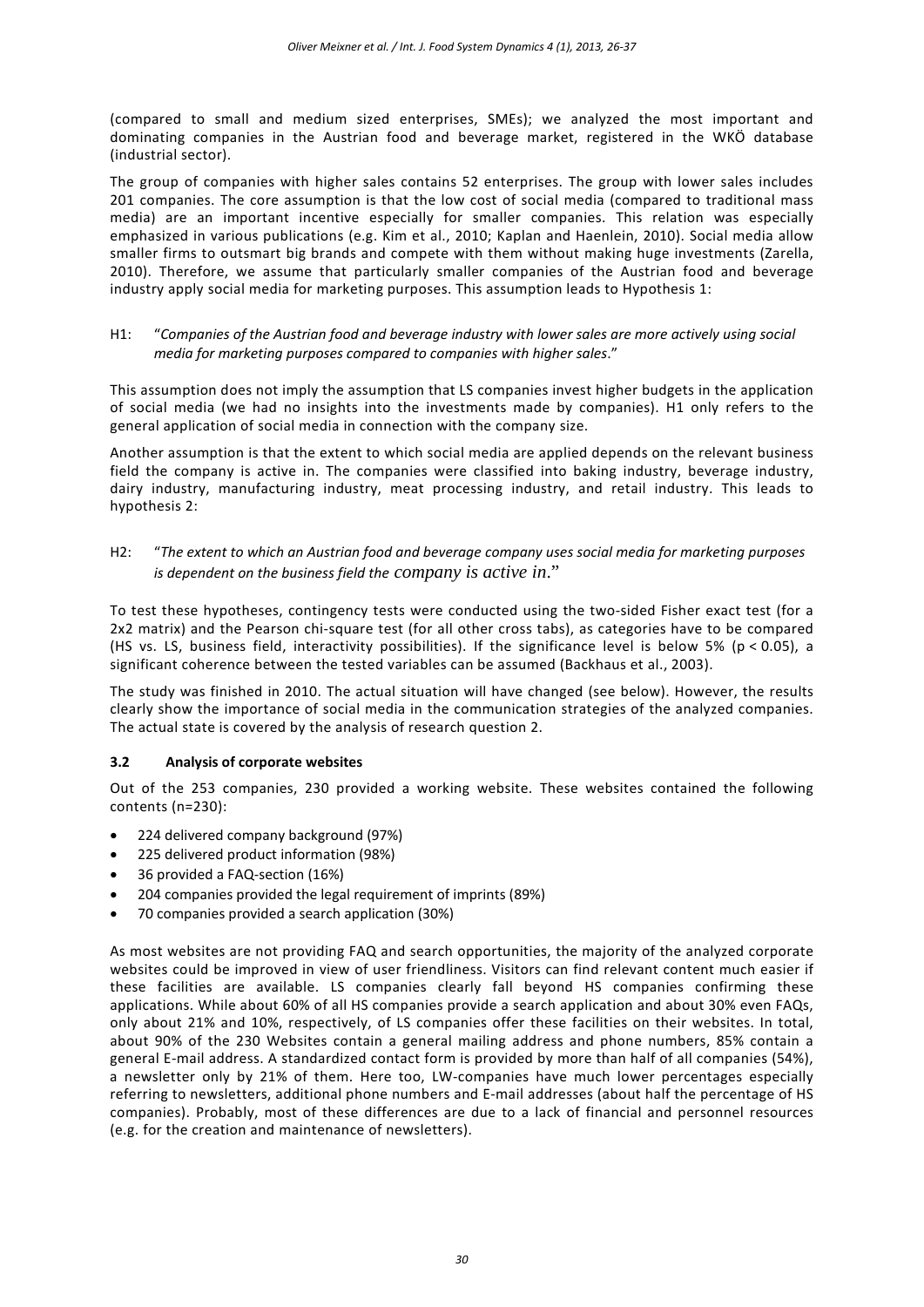Nevertheless, the proportion of companies providing this type of information is much higher compared to the proportion of companies in the Austrian food and beverage industry actively using social media. The percentage here lies between 0% and 23%. Table 1 clearly shows that only few companies within the industry applied social media until 2010.

| Application of social media by Austrian food and beverage companies |                |         |    |         |     |       |
|---------------------------------------------------------------------|----------------|---------|----|---------|-----|-------|
|                                                                     | total          | Total % | HS | HS %    | LS  | LS %  |
| Weblog                                                              | 4              | 1.7%    | 2  | 3.8%    | 2   | 1.1%  |
| Microblog                                                           | $\overline{2}$ | 0.9%    | 2  | 3.8%    | 0   | 0.0%  |
| Wiki                                                                | $\pmb{0}$      | 0.0%    | 0  | $0.0\%$ | 0   | 0.0%  |
| Social Network                                                      | 15             | 6.5%    | 8  | 15.4%   | 7   | 3.9%  |
| Audio/Video Sharing                                                 | 53             | 23.0%   | 25 | 48.1%   | 28  | 15.7% |
| Podcast                                                             | 0              | 0.0%    | 0  | $0.0\%$ | 0   | 0.0%  |
| <b>RSS</b>                                                          | 11             | 4.8%    | 7  | 13.5%   | 4   | 2.2%  |
| N                                                                   | 230            |         | 52 |         | 178 |       |

**Table 1.** Application of social media by Austrian food and beverage companies

HS … companies with high sales (Top 500); LS … companies with low sales (< €135 m)

Taking a closer look at the most applied category, audio and video sharing, it can be said that companies usually distribute exactly the same advertising messages they already broadcasted via mass media. However, this contradicts to some extent the philosophy of social media (two way communication). All other social media activities were not fully developed in 2010. However, an actual re-evaluation of the data clearly shows that most of the larger companies now actively use social networks, especially Facebook. Obviously, larger food and beverage companies have realized during the past two years that it is absolutely necessary to be present within social communities.

|                      |                    | <b>Net Sales</b> |      |       |
|----------------------|--------------------|------------------|------|-------|
|                      |                    | <b>HS</b>        | LS   | Total |
| No                   | count              | 27               | 150  | 177   |
| Audio/Video expected |                    | 40               | 137  | 177   |
| Sharing              | % within Net Sales | 52%              | 84%  | 77%   |
| Audio/Video count    |                    | 25               | 28   | 53    |
| Sharing              | expected           | 12               | 41   | 53    |
|                      | % within Net Sales | 48%              | 16%  | 23%   |
| Total                | count              | 52               | 178  | 230   |
|                      | expected           | 52               | 178  | 230   |
|                      | % within Net Sales | 100%             | 100% | 100%  |

**Table 2.** Distribution "Net Sales" and "Audio/Video Sharing"

HS ... companies with high sales (Top 500); LS ... companies with low sales (< $\epsilon$ 135 m)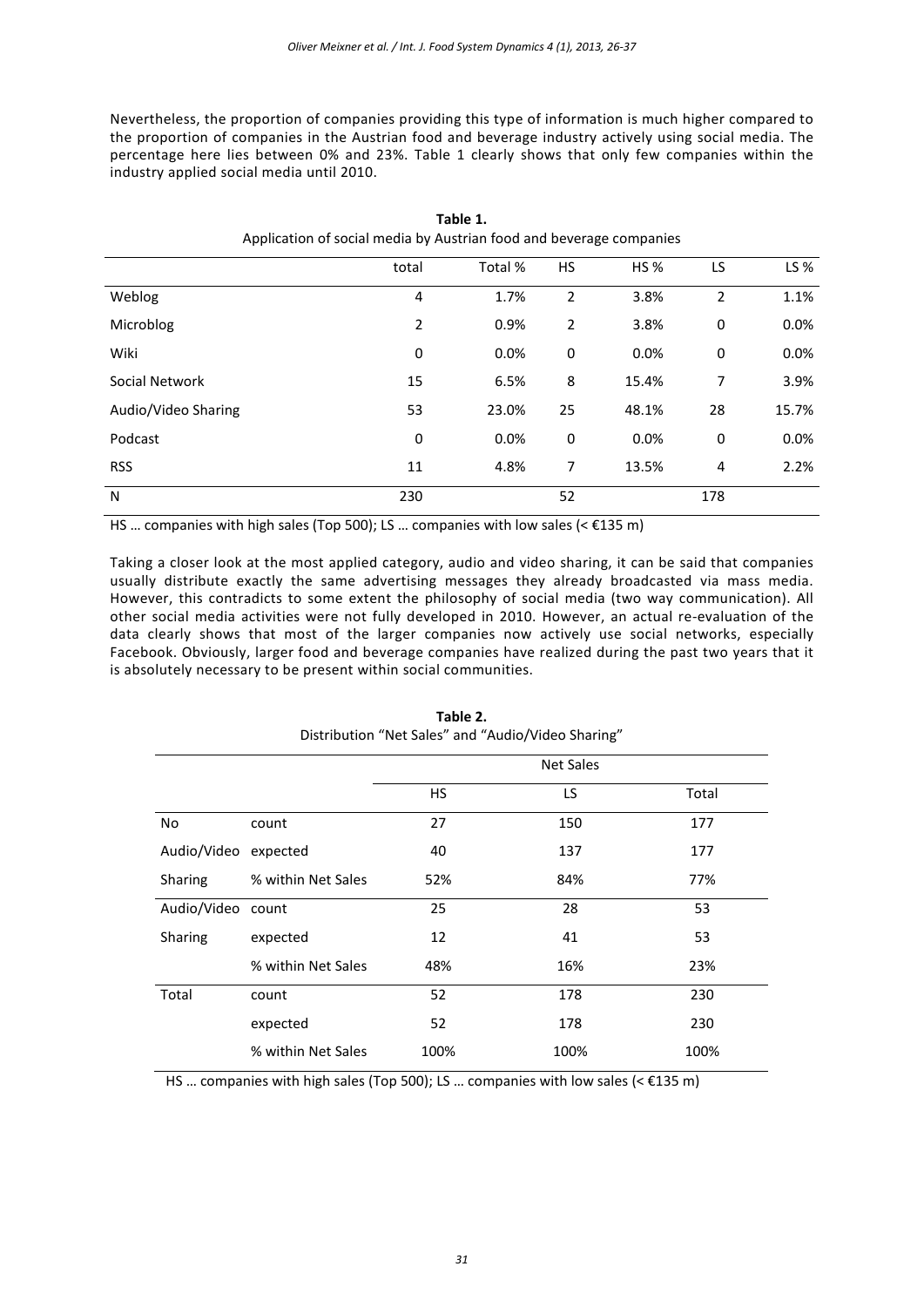| Table 3.                                               |        |             |             |            |  |  |
|--------------------------------------------------------|--------|-------------|-------------|------------|--|--|
| Chi-square tests "Net Sales" and "Audio/Video Sharing" |        |             |             |            |  |  |
|                                                        | Value  | df          | asymp. sig. | exact sig. |  |  |
|                                                        |        |             | (2-sided)   | (2-sided)  |  |  |
| Pearson Chi-square                                     | 23.744 | 1           | 0.000       |            |  |  |
| Likelihood Ratio                                       | 21.377 | $\mathbf 1$ | 0.000       |            |  |  |
| Fisher's Exact Test                                    |        |             |             | 0.000      |  |  |
| Valid cases                                            | 230    |             |             |            |  |  |

Smaller companies still seem to be less interested in social media – or they do not have adequate know how and/or resources. This finding clearly contradicts the above mentioned assumption that smaller companies can particularly benefit from social media.

The related hypothesis H1 cannot be supported. Although the statistical analysis of the cross tabs clearly supports H1 (two-sided Fisher exact test for a 2x2 matrix; see Table 3) – there is a significant relation between the company size and the application of social media (see exemplarily for audio/video sharing in Table 2) – but *not smaller companies* are more active in applying social media for marketing purposes. Obviously, the effective use of social media requires adequate know how and resources and cannot be applied "alongside". Based on our empirical research, this pre-condition seems to be rather fulfilled by HS companies; LS companies might fall short because of restricted resources. The outcome of all chi-square tests can be taken from Table 4.

| Fisher exact test   | Chi-square test | p Value   |
|---------------------|-----------------|-----------|
| Weblog              | 1.746           | 0.221     |
| Microblog           | 6.906           | $0.050*$  |
| Social Network      | 8.657           | $0.007**$ |
| Audio/Video Sharing | 23.744          | $0.000**$ |
| News Feed           | 11.114          | $0.003**$ |

**Table 4.** Cross tab analysis "Company Size HS/LS" and "Application of Social Media"

\* significant with p < 0.05

\*\* significant with p < 0.01

Source: Moosbrugger (2010)

The second assumption summarized in hypothesis *H2* (the application of social media depends on the relevant business field) cannot be fully supported. Only for audio/video sharing significant differences could be found. This is mainly due to the fact that, in particular, the trade sector was much more active compared to the other business fields in the market. This could be due to the fact that the competition of the "Big 3" in the retail sector is huge (comprising more than 80-85% of the total market share in Austria). These companies actively seek differentiation opportunities; amongst others, the application of social media is one possibility.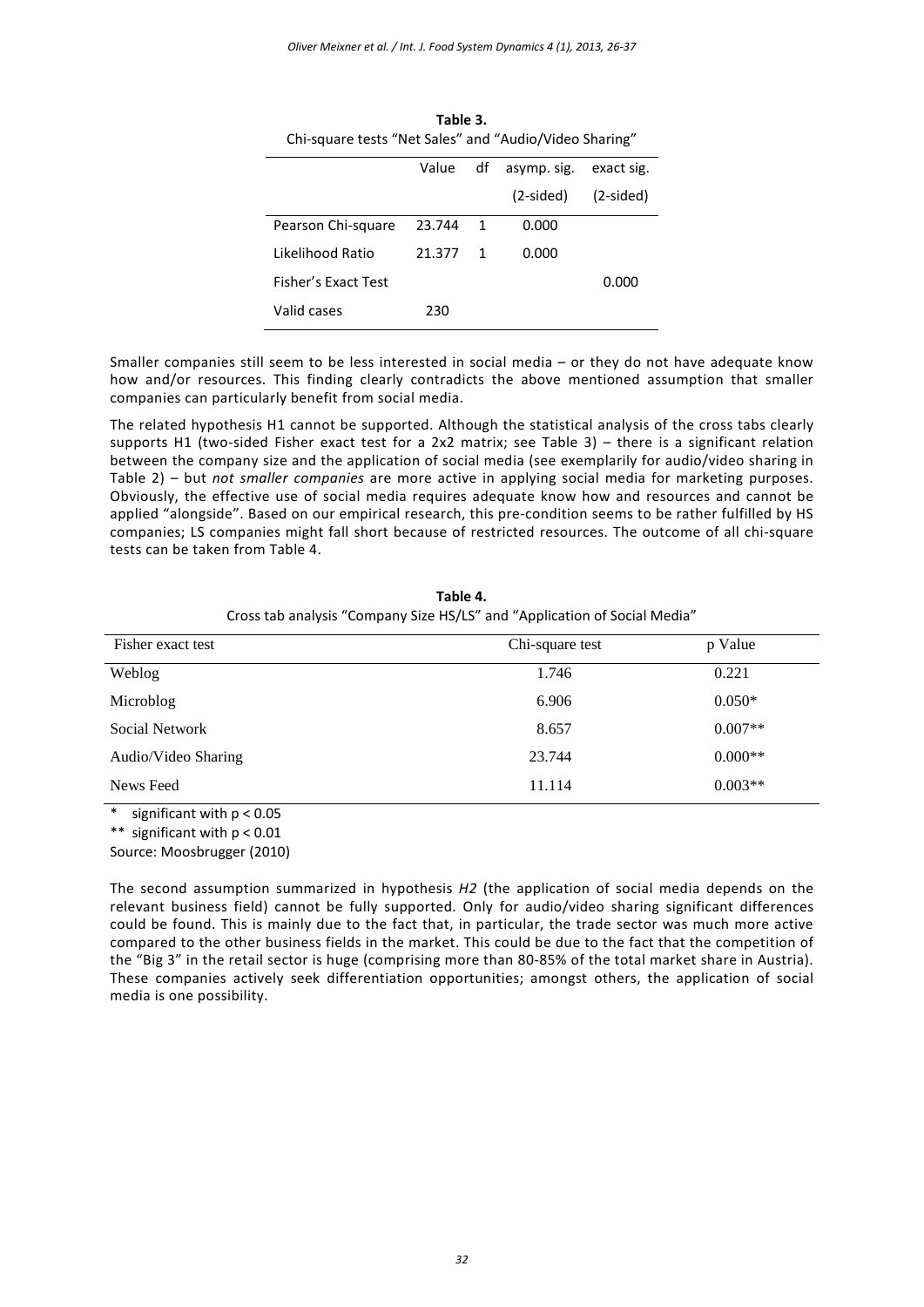| Pearson Chi-square                                                                                                                         | Chi-square test | p Value  |
|--------------------------------------------------------------------------------------------------------------------------------------------|-----------------|----------|
| Weblog                                                                                                                                     | 3.800           | 0.579    |
| Microblog                                                                                                                                  | 8.459           | 0.133    |
| Social Network                                                                                                                             | 5.930           | 0.313    |
| Audio/Video Sharing                                                                                                                        | 11.592          | $0.041*$ |
| News Feed                                                                                                                                  | 5.772           | 0.329    |
| $\mathbf{a}$ and $\mathbf{a}$ and $\mathbf{a}$ and $\mathbf{a}$ and $\mathbf{a}$ and $\mathbf{a}$ and $\mathbf{a}$<br>$\sim$ $\sim$ $\sim$ |                 |          |

**Table 5**. Cross tab analysis "Business Field" and "Application of Social Media"

\* significant with p < 0.05 Source: Moosbrugger (2010)

However, as mentioned before, two years later the situation has slightly changed and more and more companies are actively integrating social media into their marketing strategies. Confirming Magdits (2012) actually 15% of all companies are actively using Facebook (Austrian food and beverage industry), 2.3 % are applying the microblog service Twitter (almost all of these companies are using Facebook *and* Twitter). The sample is almost the same with n = 264 and covers all food and beverage companies that are still in the database of the WKÖ. In comparison with a 6.5% coverage rate in 2010, this proportion has more than doubled within only 2 years. Differentiation by applying social media is still possible – the vast majority of companies in the food and beverage sector is still not using social media for marketing purposes –, but it gets more difficult. It is the quality that matters. This leads to the second part of this study, research question (2).

## **3.3 Application of social media: potentials and risks**

To analyze potentials and risks four managers out of the sector were interviewed. They can be considered to be true experts with practical knowledge for our research topic. The experts came from the following businesses: Private label (retail trade), production of sweets, bread, and mineral water. All experts are responsible for brand management and/or marketing in general (on an upper hierarchical level within the organization). Based on this limited number of interviews, the following results have to be interpreted as assumptions. They are hypotheses, first hints about how social media could be successfully used for marketing purposes and which potentials and risks are connected to their application.

The results were merged by use of a qualitative content analysis confirming Mayering (2002), including literal transcript, aggregation of the material incl. deleting marginal contents, analysis of single interviews, recapitulatory analysis, and generalization.

All experts stressed that they decided to apply social media for marketing purposes because they wanted to proof the innovative and up do date character of their company. As soon as social media are introduced into the communication strategy of a company, adequate resources and know how are mandatory.

In particular, younger people can be reached via social media. An intensive connection to potential customers of the future shall be established. More or less, social media are considered to be one *additional* communication channel, only one expert emphasized that social media are a core instrument of the corporate communication activities. The following potentials can be achieved via the adoption of social media:

**Interactivity**: A true interaction with customers, a two-way communication, can be established (intensive interaction and dialogue with customers). Opinions, expectations and attitudes of customers can be surveyed at comparable low cost. Feedback can be gained by target groups. This is consistent with findings in literature that a high level of interactivity can be reached on websites allowing users to actively exchange information on the site (Sicilia et al., 2005).

**Contents**: Companies are able to tell complete "stories" and explain their products and services and their visions. The introduction of new products and brands will be facilitated. Social media can be applied for a broad diversity of contents (new products, social issues, visions, trends, entertainment, etc.). Considering Aaker's (1991) statement of the early 1990ies, "that it is more difficult to build brands today than it was only few decades ago", the value of being able to unconventionally promote and explain new brands is huge.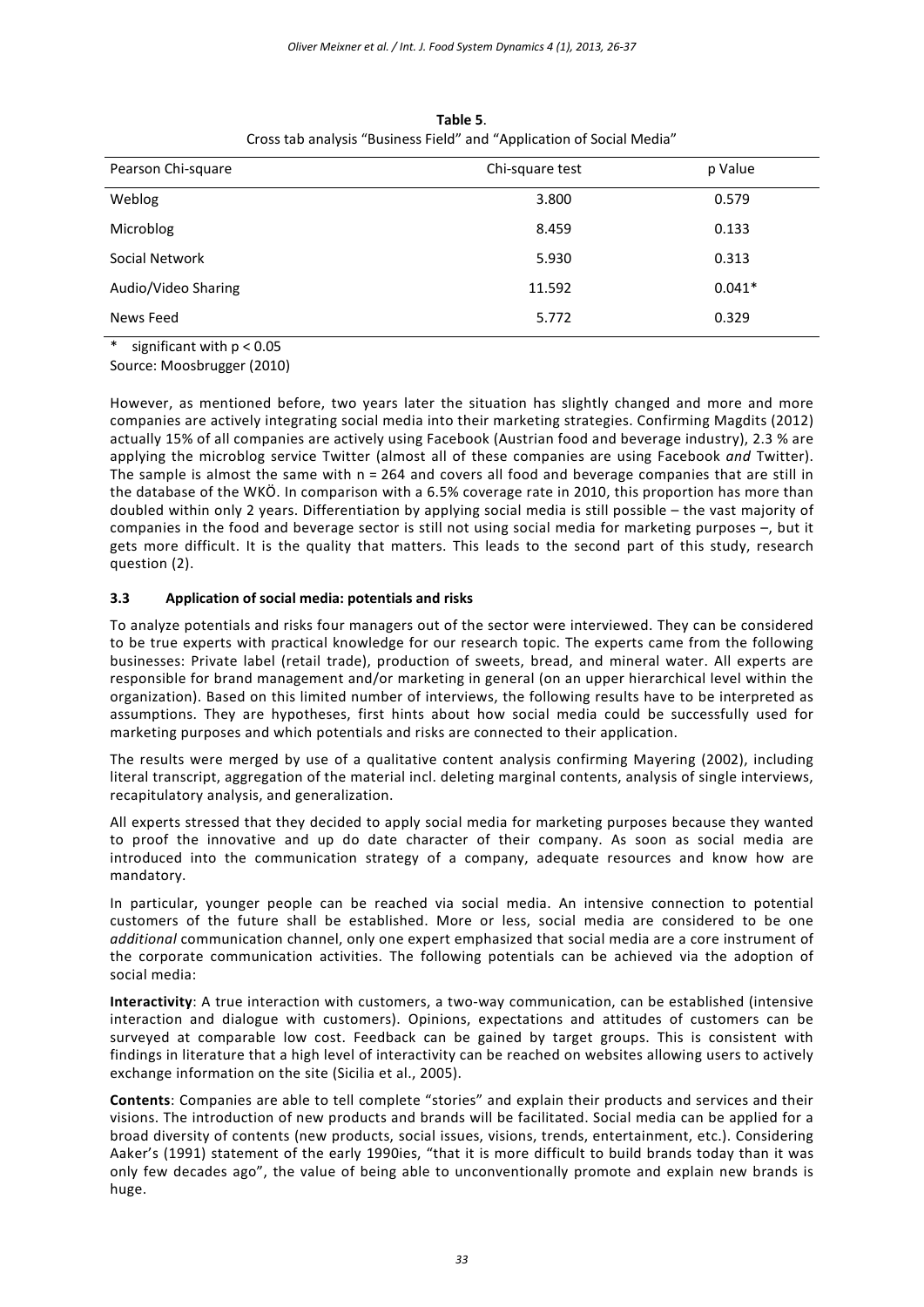**Effects**: Usually, social media are integrated into the marketing strategy of a company. By doing so, higher involvement and consequently higher loyalty of the customers is possible. Brand loyalty is supported. Target groups can be identified and are easily accessible, especially younger ones. In particular, these groups changed their media consumption patterns. Less and less time is spent with the consumption of traditional mass media, Web 2.0 applications are gaining importance (van Eimeren and Frees, 2012), a lot of information is consumed "on the way", via mobile devices (see above).

In general, the risks that are connected with the application of social media are assumed to be rather low. However, the experts identified some important threats. These threats are mainly due to an inappropriate application of social media:

**Target groups**: The assumptions of which topics are of interest for target groups can be wrong. Usually, target groups will not consider all stories as fascinating and suspense-packed. Most of the topics are not exclusively elaborated for Web 2.0 applications. Confirming Zschau et al. (2002) ineffective resource allocation as well as delayed content updates are in most companies due to the fact that those employees, who deliver content, and those employees, who put the new content online, are usually not the same.

In general, the topics of the company's marketing strategy are used for all marketing channels. Different messages between social media and other communication channels are possible.

**Reaction**: The reaction of the community is not controllable (and not always predictable). Even "bashing" of companies in social communities is possible and out of control of the company. Furthermore, it is questionable if customer loyalty can be increased by use of social media. And – most important – the lack of transparency, openness, willingness to accept criticism, frankness, and false reactions of companies are extremely problematic and might lead to unwanted reactions within communities. The same can be assumed if the reaction time is too long.

**Know how**: A lack of in-house knowledge for a professional use of social media is reducing its effective implementation significantly. Unprofessional communication strategies are always risky for companies. Reactions of users on this kind of communication are unpredictable and might lead to unwanted outcomes.

Confirming the interviewed experts, the application of social media will not replace traditional communication channels like TV or radio. Social media will become a fixed part of the communication strategy. Users decide voluntarily to get in contact with an organization. A real two-way interaction is possible. However, in order to motivate customers to interact via social media, specific requirements were identified, amongst others: individualization of messages depending on communication channels (in view of target groups), transparency, frankness, willingness to accept criticism including adequate (intime) reactions, and professionalism. One important mistake a company can make is to introduce social media (e.g. Facebook) without spreading company related information or other topics of interest on a regular basis. Static alibi accounts may even damage the reputation of a company.

| TUMIL V.<br>Key figures for selected Austrian food and beverage companies (2013-01-23; 14:55) |               |               |             |               |              |
|-----------------------------------------------------------------------------------------------|---------------|---------------|-------------|---------------|--------------|
| Business field                                                                                | <b>Sweets</b> | Mineral water | Meat        | Private label | Retail trade |
| Fans on Facebook                                                                              | 15818         | 34405         | 1123        | 42240         | 74247        |
| Talk about it                                                                                 | 402           | 745           | 65          | 181           | 8955         |
| Last message                                                                                  | 1 day         | 4 hours ago   | 4 hours ago | 36 min ago    | 3 hours ago  |
| Company size                                                                                  | НS            | HS.           | LS          | НS            | HS.          |
| Contributions since 01.01.                                                                    | 11            | 17            | 5           | 27            | 17           |

**Table 6**.

The frequency of published messages has to be rather high in order to keep users interested in the company. Exemplarily, Table 6 contains key figures for 5 different companies from Austria concerning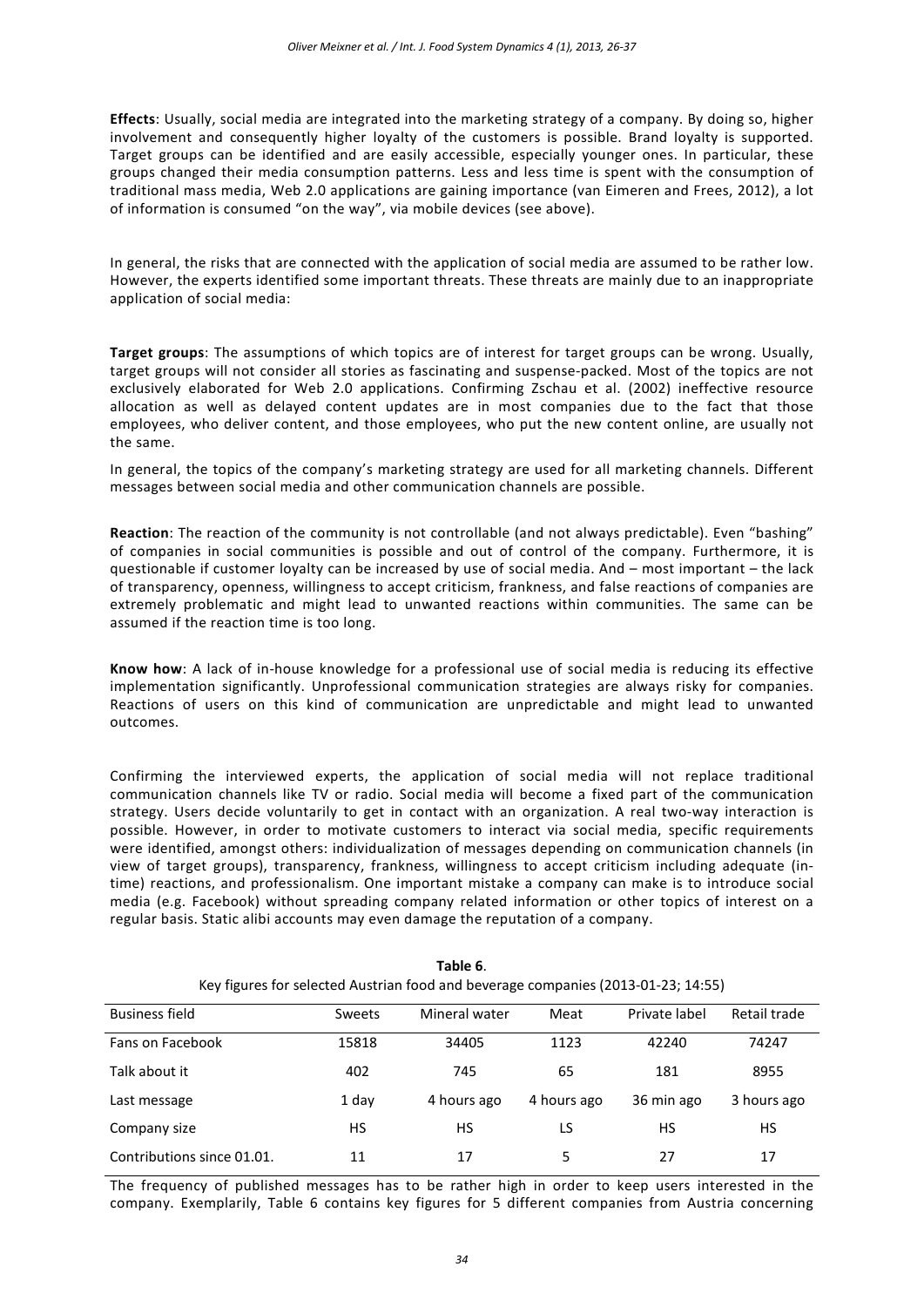their activities on Facebook. These companies are quite successful in their social media strategy. As we can see, they are publishing actual contributions on a regular basis. All companies entered Facebook in 2009. Except one company (the smallest one), these companies attracted a large number of interested users to become "fans". The high number of fans talking about the retail company (almost 9000) seems to be explainable as retail trade organizations are confronted more often with complaints, suggestions, questions, and recommendations. They are closer to the consumer compared to food and beverage producing companies. Comparable high numbers are available for the other big retail organizations. Actually, the market leading food retail companies are quite successful with their social media approach.

## **4 Conclusion**

Although the vast majority of the surveyed companies has a working website, where customers can find background information about the company and products/services, only a small part of them already integrated social media applications into their communication strategy (the dominating social media is Facebook). Less then one fifth of all food and beverage companies have already introduced social media into their communication. Mainly larger firms already realized the opportunities and potentials of the Web 2.0, contradicting the opinion of some authors (e.g. Kim et al., 2010; Kaplan and Haenlein, 2010) that social media are in particular suitable tools for small firms as these communication facilities require less financial and personnel resources. It may only be assumed (and could be an important task of future research) that smaller companies are not able to introduce social media applications because there is still not enough know how (and awareness) available.

Out of the qualitative expert interviews, it can be concluded that social media will gain importance in the future. All interviewees are actively supporting the application of social media. Their companies integrated social media into the corporate communication strategy. As mentioned before, potentials are assumed to outrange risks. If we consider these results, it is surprising that the proportion of companies using social media for marketing purposes is still rather low in the food and beverage industry. Obviously, not all managers in this sector are convinced of the potentials of Web 2.0. Probably, the lack of knowledge on how to properly apply social media is hindering a broader adoption, too.

The main factors identified for the successful use of social media are transparency, frankness, willingness to accept criticism including adequate (in-time) reactions, and professionalism. This is in line with literature, demanding a balance between content and interactivity (Bhatt, 2004) in order to attract customers. Supporting interactivity can be reached by integrating communication tools like social media (Yoo et al., 2009).

In total, the results we found are proving that there is still potential for the application of social media by food and beverage companies in Austria. Considering the growth during the last two years, it can be assumed that more and more companies will integrate social media into their communication strategy in the near future.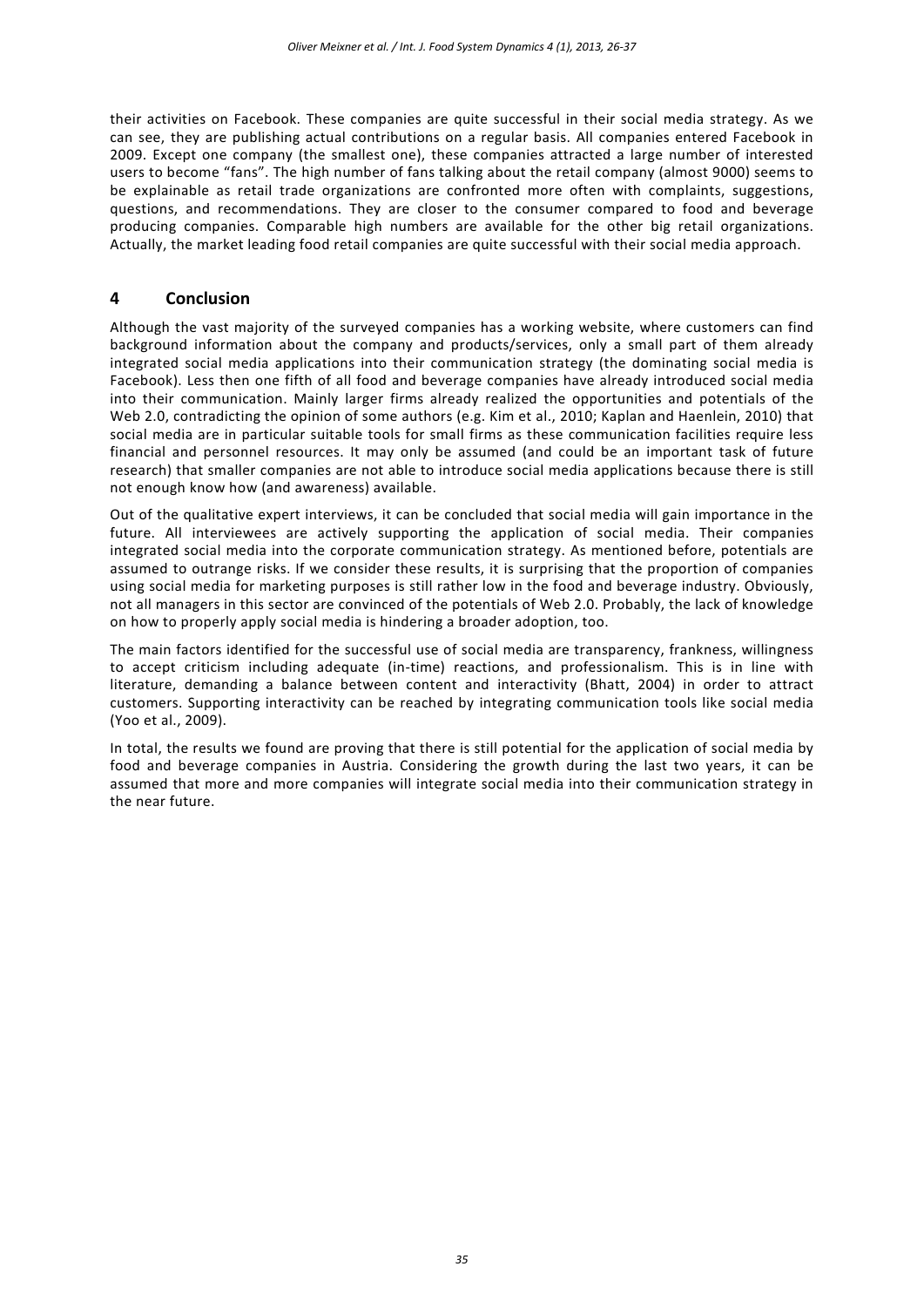#### **References**

- Aaker, D. A. (1991). Managing Brand Equity: Capitalizing on the Value of a Brand Name. The Free Press, New York City, New York.
- ARD/ZDF (2012). ARD/ZDF-Onlinestudie. Online survey available at: [http://www.ard-zdf-onlinestudie.de](http://www.ard-zdf-onlinestudie.de/) (2013- 01-21).
- Backhaus, K., Erichson, B., Plinke, W., and Weiber, R. (2003). Multivariate Analysemethoden. 10<sup>th</sup> Edition, Springer-Verlag, Heidelberg, Germany.
- Bagusat, A., Hermanns, A. (2008). E-Marketing Management. Verlag Franz Vahlen GmbH, Munich, Germany.
- Bartel, T. (2004). Die Verbesserung der Usability von Websites. Verlag für Wissenschaft und Kultur Dr. Stein & Brokamp KG, Stuttgart/Berlin, Germany.
- Bauer, CH., Scharl, A. (2000). Quantitative evaluation of Web site content and structure. Internet Research, Networking Applications and Policy 10: 31-43.
- Berge, S., Bueschnig, A. (2008). Strategien von Communities im Web 2.0. In Haas, B., Walsh, G., Kilian, T. (Ed.). Web 2.0 – Neue Perspektiven für Marketing und Medien. Springer Verlag, Berlin Heidelberg, Germany: 24- 36.
- Bernhardt, N., Simon, N. (2008). Twitter Mit 140 Zeichen zum Web 2.0. Open Source Press, Munich, Germany.
- Bhatt, G. (2004). Bringing virtual reality for commercial Web sites. *Int. J. Human-Computer Studies*, **60**:1-15.
- Boehm, J., Kayser, M., and Spiller, A. (2010). Two Sides of the Same Coin? Analysis of the Web-Based Social Media with Regard to the Image of the Agri-Food Sector in Germany. *Int. J. Food System Dynamics*, **3**: 264- 278.
- Erdogmus, I.E., Çiçek, M. (2012). The impact of social media marketing on brand loyalty. Procedia Social and Behavioral Sciences 58, 1353-1360.
- Hagenmüller, A. (2007). Erfolgsfaktoren für Web 2.0 Applikationen. Vienna University of Economics and Business, Vienna, Austria.
- Hinchcliffe D. (2006). All we got was Web 1.0, when Tim Berners-Lee actually gave us Web 2.0. Social Computing Magazine, September 4 2006, available at: [http://www.web2.socialcomputingjournal.com/all\\_we\\_got\\_was\\_web\\_10\\_when\\_tim\\_bernerslee\\_actually\\_](http://www.web2.socialcomputingjournal.com/all_we_got_was_web_10_when_tim_bernerslee_actually_gave_us_w.htm) gave us w.htm (14.3.2010).
- Holtz, S., Demopoulos, T. (2006). Blogging for Business. Kaplan Publishing, Chicago, Illinois.
- Iltgen, A., Künzler, S. (2008). Web 2.0 schon mehr als ein Hype? In: Belz, C., Schlögel, M., Arndt, O., Walter, V. (Ed.). Interaktives Marketing. Gabler GWV Fachverlage GmbH, Wiesbaden, Germany: 237-255.
- Integral (2012). Austrian Internet Monitor. Kommunikation und IT in Österreich 2. Quartal 2012. Available at: http://www.integral.co.at/downloads/Internet/2012/08/AIM-consumer - Q2 2012.pdf (2013-01-21).
- Internetworldstats (2013): Internet World Stats. Usage and Population Statistics. Available at: <http://www.internetworldstats.com/stats.htm> (2013-04-12).
- Kahar R., Yamimi, F., Bunari, G., and Habil, H. (2012). Trusting the Social Media in Small Business. Procedia *Social and Behavioral Sciences*, **66**: 564-570.
- Kaplan, A., Haenlein, M. (2010). Users of the world, unite! The challenges and opportunities of Social Media. *Business Horizons*, **53**, 58-68.
- Kim, W., Joeng, O.,and Lee, S. (2010). On social Web sites. *Information Systems*, **35**: 215-236.
- Magdits, P. (2012). Der Einsatz von Web 2.0 Anwendungen im Kundenbeziehungsmanagement österreichischer Unternehmen des Lebensmittelsektors. University of Natural Resources and Life Sciences, Vienna.
- Mayering, P. (2002). Qualitative Inhaltsanalyse. Grundlagen und Technik. 9<sup>th</sup> Edition, Beltz Verlag, Weinheim/Basel.